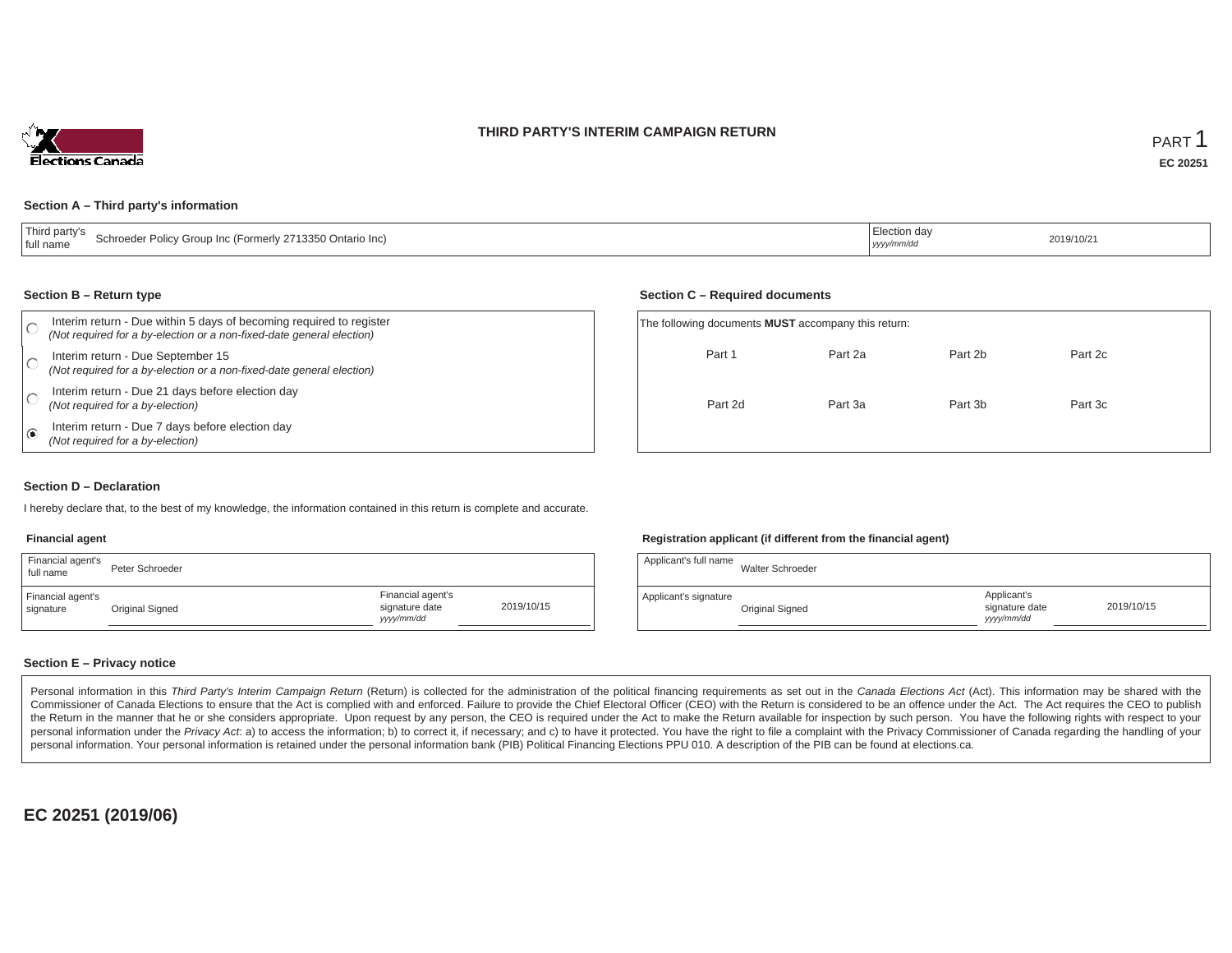

## **THIRD PARTY'S INTERIM CAMPAIGN RETURN THIRD PARTY'S INTERIM CAMPAIGN RETURN<br>Statement of monetary contributions received PART 2a**

| No.          | Full name          | <b>Street</b><br>no. | <b>Street</b> | Apt. | City    | Prov./<br>Terr. | Postal<br>code | Date<br>received<br>yyyy/mm/dd                                                      | Individual | Business /<br>Commercial<br>organization | Government | <b>Trade union</b> | Corporation<br>without share<br>capital | Unincorporated<br>organization or<br>association |
|--------------|--------------------|----------------------|---------------|------|---------|-----------------|----------------|-------------------------------------------------------------------------------------|------------|------------------------------------------|------------|--------------------|-----------------------------------------|--------------------------------------------------|
|              |                    |                      |               |      |         |                 |                |                                                                                     | \$         | \$                                       | \$         | \$                 | \$                                      | \$                                               |
| $\mathbf{1}$ | Walter Schroeder   |                      |               |      | Toronto | ON              | M5P2P7         | 2019/09/09                                                                          | 504,000.00 |                                          |            |                    |                                         |                                                  |
|              | 2 Walter Schroeder |                      |               |      | Toronto | ON              | M5P2P7         | 2019/10/08                                                                          | 200,000.00 |                                          |            |                    |                                         |                                                  |
|              |                    |                      |               |      |         |                 |                |                                                                                     |            |                                          |            |                    |                                         |                                                  |
|              |                    |                      |               |      |         |                 |                |                                                                                     |            |                                          |            |                    |                                         |                                                  |
|              |                    |                      |               |      |         |                 |                |                                                                                     |            |                                          |            |                    |                                         |                                                  |
|              |                    |                      |               |      |         |                 |                |                                                                                     |            |                                          |            |                    |                                         |                                                  |
|              |                    |                      |               |      |         |                 |                |                                                                                     |            |                                          |            |                    |                                         |                                                  |
|              |                    |                      |               |      |         |                 |                |                                                                                     |            |                                          |            |                    |                                         |                                                  |
|              |                    |                      |               |      |         |                 |                |                                                                                     |            |                                          |            |                    |                                         |                                                  |
|              |                    |                      |               |      |         |                 |                |                                                                                     |            |                                          |            |                    |                                         |                                                  |
|              |                    |                      |               |      |         |                 |                |                                                                                     |            |                                          |            |                    |                                         |                                                  |
|              |                    |                      |               |      |         |                 |                |                                                                                     |            |                                          |            |                    |                                         |                                                  |
|              |                    |                      |               |      |         |                 |                |                                                                                     |            |                                          |            |                    |                                         |                                                  |
|              |                    |                      |               |      |         |                 |                |                                                                                     |            |                                          |            |                    |                                         |                                                  |
|              |                    |                      |               |      |         |                 |                | Totals carried forward from previous page \$                                        |            |                                          |            |                    |                                         |                                                  |
|              |                    |                      |               |      |         |                 |                | Total amount of monetary contributions by contributors who gave over \$200 (A)      | 704,000.00 |                                          |            |                    |                                         |                                                  |
|              |                    |                      |               |      |         |                 |                | Number of contributors who gave over \$200                                          |            |                                          |            |                    |                                         |                                                  |
|              |                    |                      |               |      |         |                 |                | Total amount of monetary contributions by contributors who gave \$200 or less $(B)$ |            |                                          |            |                    |                                         |                                                  |
|              |                    |                      |               |      |         |                 |                | Number of contributors who gave \$200 or less                                       |            |                                          |            |                    |                                         |                                                  |
|              |                    |                      |               |      |         |                 |                | Total amount of all monetary contributions (A+B)                                    | 704,000.00 |                                          |            |                    |                                         |                                                  |
|              |                    |                      |               |      |         |                 |                | Number of contributors who gave monetary contributions                              |            |                                          |            |                    |                                         |                                                  |

| Third<br>Election day<br>2019/10/21<br>Schroeder Policy Group Inc (Formerly 2713350 Ontario Inc)<br>Page<br>.<br>  party<br>, yyyy/mm/dd |  |  | ັ |  |
|------------------------------------------------------------------------------------------------------------------------------------------|--|--|---|--|
|------------------------------------------------------------------------------------------------------------------------------------------|--|--|---|--|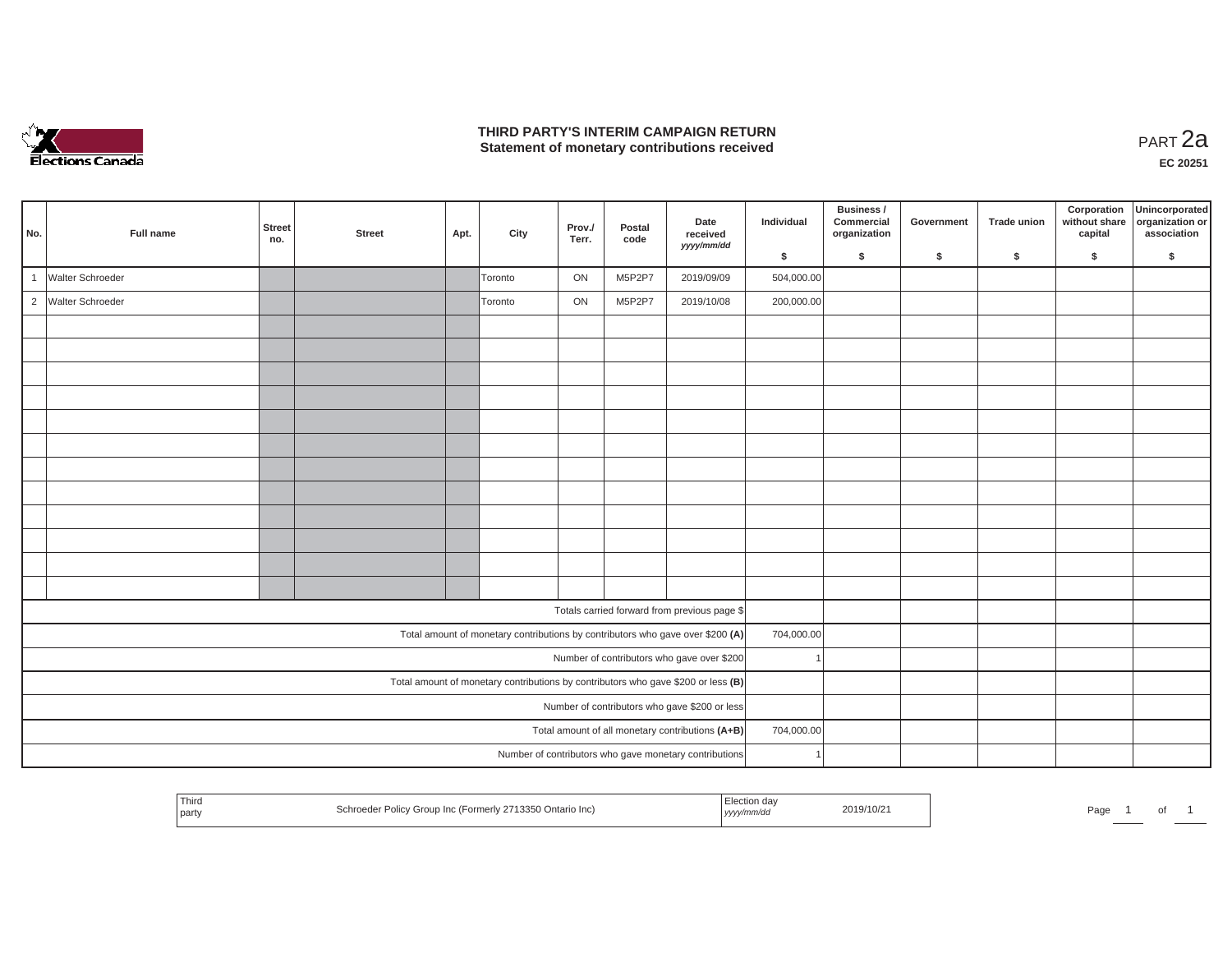

## **THIRD PARTY'S INTERIM CAMPAIGN RETURN**  THIRD PARTY'S INTERIM CAMPAIGN RETURN<br>Statement of non-monetary contributions received<br>**PART 2**b

**EC 20251**

| No.                                           | Full name | Street<br>no. | <b>Street</b> | Apt. | City | Prov./<br>Terr. | Postal<br>code | Date<br>received<br>yyyy/mm/dd                                                        | Individual | Business /<br>Commercial<br>organization | Government | Trade union | Corporation<br>capital | Unincorporated<br>without share organization or<br>association |
|-----------------------------------------------|-----------|---------------|---------------|------|------|-----------------|----------------|---------------------------------------------------------------------------------------|------------|------------------------------------------|------------|-------------|------------------------|----------------------------------------------------------------|
|                                               |           |               |               |      |      |                 |                |                                                                                       | \$         | $\mathsf{s}$                             | \$         | $\sqrt{2}$  | \$                     | \$                                                             |
|                                               |           |               |               |      |      |                 |                |                                                                                       |            |                                          |            |             |                        |                                                                |
|                                               |           |               |               |      |      |                 |                |                                                                                       |            |                                          |            |             |                        |                                                                |
|                                               |           |               |               |      |      |                 |                |                                                                                       |            |                                          |            |             |                        |                                                                |
|                                               |           |               |               |      |      |                 |                |                                                                                       |            |                                          |            |             |                        |                                                                |
|                                               |           |               |               |      |      |                 |                |                                                                                       |            |                                          |            |             |                        |                                                                |
|                                               |           |               |               |      |      |                 |                |                                                                                       |            |                                          |            |             |                        |                                                                |
|                                               |           |               |               |      |      |                 |                |                                                                                       |            |                                          |            |             |                        |                                                                |
|                                               |           |               |               |      |      |                 |                |                                                                                       |            |                                          |            |             |                        |                                                                |
|                                               |           |               |               |      |      |                 |                |                                                                                       |            |                                          |            |             |                        |                                                                |
|                                               |           |               |               |      |      |                 |                |                                                                                       |            |                                          |            |             |                        |                                                                |
|                                               |           |               |               |      |      |                 |                |                                                                                       |            |                                          |            |             |                        |                                                                |
|                                               |           |               |               |      |      |                 |                |                                                                                       |            |                                          |            |             |                        |                                                                |
|                                               |           |               |               |      |      |                 |                |                                                                                       |            |                                          |            |             |                        |                                                                |
|                                               |           |               |               |      |      |                 |                |                                                                                       |            |                                          |            |             |                        |                                                                |
|                                               |           |               |               |      |      |                 |                |                                                                                       |            |                                          |            |             |                        |                                                                |
|                                               |           |               |               |      |      |                 |                | Totals carried forward from previous page \$                                          |            |                                          |            |             |                        |                                                                |
|                                               |           |               |               |      |      |                 |                | Total amount of non-monetary contributions by contributors who gave over \$200 (A)    |            |                                          |            |             |                        |                                                                |
|                                               |           |               |               |      |      |                 |                | Number of contributors who gave over \$200                                            |            |                                          |            |             |                        |                                                                |
|                                               |           |               |               |      |      |                 |                | Total amount of non-monetary contributions by contributors who gave \$200 or less (B) |            |                                          |            |             |                        |                                                                |
| Number of contributors who gave \$200 or less |           |               |               |      |      |                 |                |                                                                                       |            |                                          |            |             |                        |                                                                |
|                                               |           |               |               |      |      |                 |                | Total amount of all non-monetary contributions (A+B)                                  |            |                                          |            |             |                        |                                                                |
|                                               |           |               |               |      |      |                 |                | Number of contributors who gave non-monetary contributions                            |            |                                          |            |             |                        |                                                                |
|                                               |           |               |               |      |      |                 |                |                                                                                       |            |                                          |            |             |                        |                                                                |

| <sup>1</sup> Third<br>party | Schroeder Policy Group Inc (Formerly 2713350 Ontario Inc) | Election day<br>, yyyy/mm/dd | 2019/10/21 | Page | וש |  |
|-----------------------------|-----------------------------------------------------------|------------------------------|------------|------|----|--|
|                             |                                                           |                              |            |      |    |  |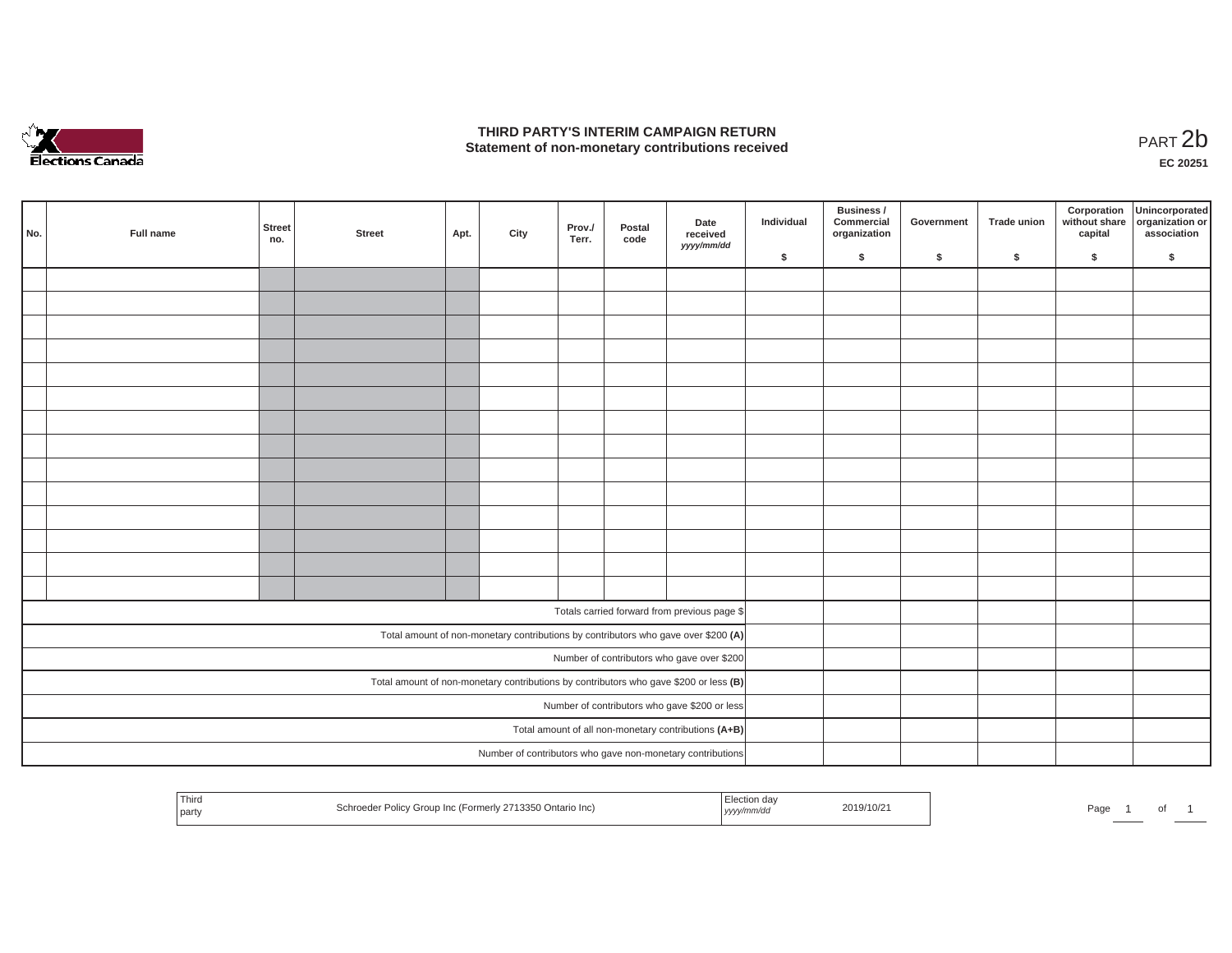

### **THIRD PARTY'S INTERIM CAMPAIGN RETURN**  RD PARTY'S INTERIM CAMPAIGN RETURN<br>Statement of operating loans received **PART 2c**

**EC 20251**

| No.                                                             | Full name | Street<br>no. | <b>Street</b> | Apt. | City | Prov./<br>Terr. | Postal<br>code | Date<br>received<br>yyyy/mm/dd                               | Individual | <b>Business /</b><br>Commercial<br>organization | Government | Trade union | Corporation<br>capital | Unincorporated<br>without share organization or<br>association |
|-----------------------------------------------------------------|-----------|---------------|---------------|------|------|-----------------|----------------|--------------------------------------------------------------|------------|-------------------------------------------------|------------|-------------|------------------------|----------------------------------------------------------------|
|                                                                 |           |               |               |      |      |                 |                |                                                              | \$         | \$                                              | \$         | \$          | \$                     | \$                                                             |
|                                                                 |           |               |               |      |      |                 |                |                                                              |            |                                                 |            |             |                        |                                                                |
|                                                                 |           |               |               |      |      |                 |                |                                                              |            |                                                 |            |             |                        |                                                                |
|                                                                 |           |               |               |      |      |                 |                |                                                              |            |                                                 |            |             |                        |                                                                |
|                                                                 |           |               |               |      |      |                 |                |                                                              |            |                                                 |            |             |                        |                                                                |
|                                                                 |           |               |               |      |      |                 |                |                                                              |            |                                                 |            |             |                        |                                                                |
|                                                                 |           |               |               |      |      |                 |                |                                                              |            |                                                 |            |             |                        |                                                                |
|                                                                 |           |               |               |      |      |                 |                |                                                              |            |                                                 |            |             |                        |                                                                |
|                                                                 |           |               |               |      |      |                 |                |                                                              |            |                                                 |            |             |                        |                                                                |
|                                                                 |           |               |               |      |      |                 |                |                                                              |            |                                                 |            |             |                        |                                                                |
|                                                                 |           |               |               |      |      |                 |                |                                                              |            |                                                 |            |             |                        |                                                                |
|                                                                 |           |               |               |      |      |                 |                |                                                              |            |                                                 |            |             |                        |                                                                |
|                                                                 |           |               |               |      |      |                 |                |                                                              |            |                                                 |            |             |                        |                                                                |
|                                                                 |           |               |               |      |      |                 |                |                                                              |            |                                                 |            |             |                        |                                                                |
|                                                                 |           |               |               |      |      |                 |                |                                                              |            |                                                 |            |             |                        |                                                                |
|                                                                 |           |               |               |      |      |                 |                |                                                              |            |                                                 |            |             |                        |                                                                |
|                                                                 |           |               |               |      |      |                 |                | Totals carried forward from previous page \$                 |            |                                                 |            |             |                        |                                                                |
|                                                                 |           |               |               |      |      |                 |                | Total amount of loans by lenders who provided over \$200 (A) |            |                                                 |            |             |                        |                                                                |
|                                                                 |           |               |               |      |      |                 |                | Number of lenders who provided over \$200                    |            |                                                 |            |             |                        |                                                                |
| Total amount of loans by lenders who provided \$200 or less (B) |           |               |               |      |      |                 |                |                                                              |            |                                                 |            |             |                        |                                                                |
| Number of lenders who provided \$200 or less                    |           |               |               |      |      |                 |                |                                                              |            |                                                 |            |             |                        |                                                                |
|                                                                 |           |               |               |      |      |                 |                | Total amount of all loans (A+B)                              |            |                                                 |            |             |                        |                                                                |
|                                                                 |           |               |               |      |      |                 |                | Number of all lenders who provided loans                     |            |                                                 |            |             |                        |                                                                |
|                                                                 |           |               |               |      |      |                 |                |                                                              |            |                                                 |            |             |                        |                                                                |

| Third<br>`ction da∨<br>2019/10/2<br>Schroeder Policy Group Inc (Formerly 2713350 Ontario Inc)<br>Page<br>yyyy/mm/dd<br>l party |  |  |  |
|--------------------------------------------------------------------------------------------------------------------------------|--|--|--|
|--------------------------------------------------------------------------------------------------------------------------------|--|--|--|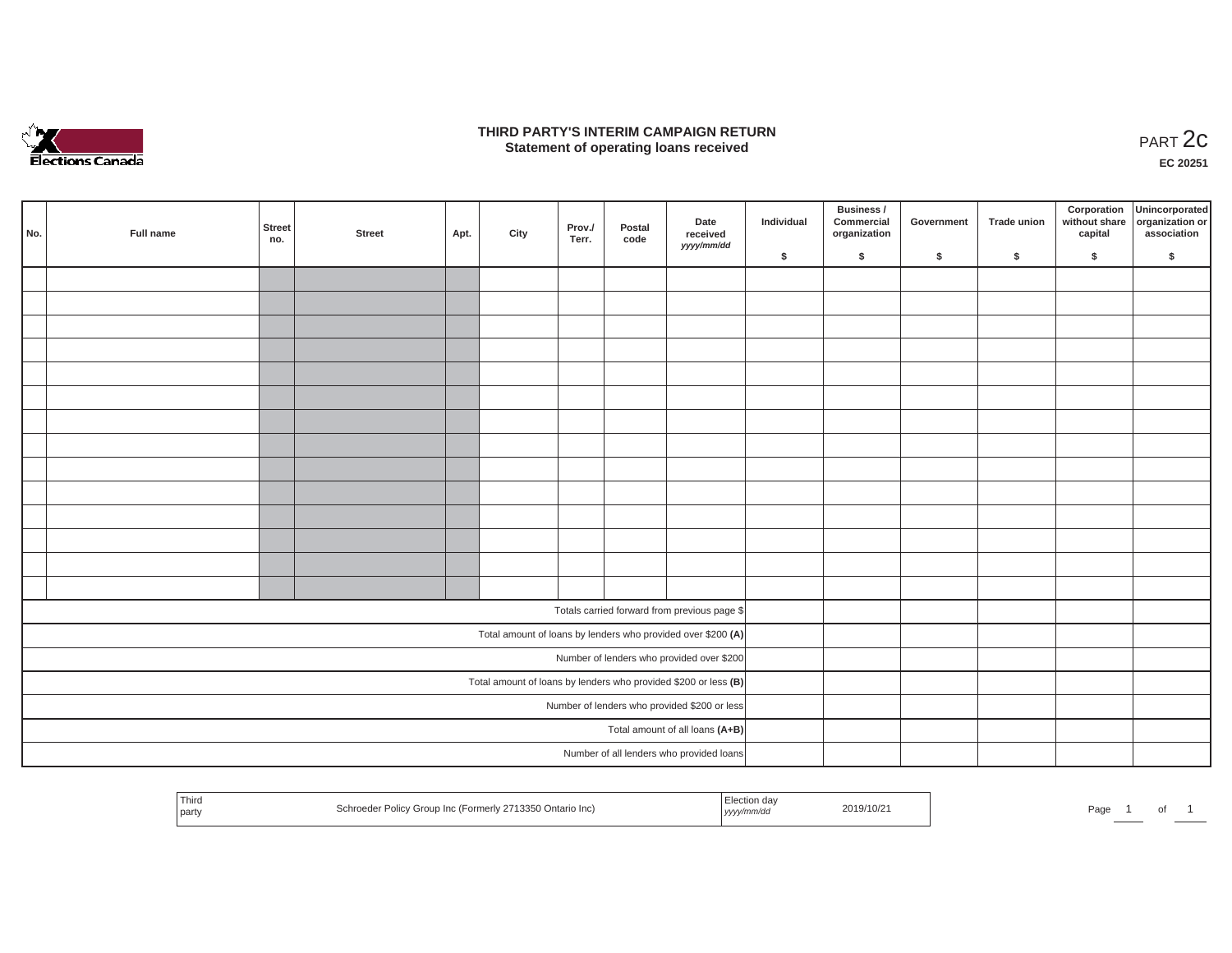

# **THIRD PARTY'S INTERIM CAMPAIGN RETURN SUMMARY STATE SUMMARY OF A SUMMARY OF A SUMMARY OF A SUMMARY OF A SUMMARY OF A SUMMARY OF A SUMMARY OF A SUMMA**<br> **Summary of inflows**

| No.          | Type of contributor / lender                    | <b>Monetary</b><br>contributions<br>(Part 2a)<br>\$ | Non-monetary<br>contributions<br>(Part 2b)<br>\$ | Loans<br>(Part 2c)<br>\$ | <b>Total</b><br>\$ | Number of<br>contributors and<br>lenders |
|--------------|-------------------------------------------------|-----------------------------------------------------|--------------------------------------------------|--------------------------|--------------------|------------------------------------------|
| 1.           | Individuals                                     | 704,000.00                                          |                                                  |                          | 704,000.00         |                                          |
|              | 2. Businesses / Commercial organizations        |                                                     |                                                  |                          |                    |                                          |
| 3.           | Governments                                     |                                                     |                                                  |                          |                    |                                          |
| 4.           | Trade unions                                    |                                                     |                                                  |                          |                    |                                          |
|              | 5. Corporations without share capital           |                                                     |                                                  |                          |                    |                                          |
|              | 6. Unincorporated organizations or associations |                                                     |                                                  |                          |                    |                                          |
| 7.           | Total (items 1 to 6)                            |                                                     |                                                  |                          | 704,000.00         |                                          |
| <b>Total</b> |                                                 |                                                     |                                                  |                          |                    |                                          |
|              | 8. Amount of third party's resources used       |                                                     |                                                  |                          | 349,476.05         |                                          |
| 9.           | Grand total (items 7 and 8)                     |                                                     |                                                  |                          | 154,523.95         |                                          |

| <sup>1</sup> Third<br>l partv | Schroeder Policy Group Inc (Formerly 2713350 Ontario Inc) | Election day<br>yyyy/mm/dd | 2019/10/21 |
|-------------------------------|-----------------------------------------------------------|----------------------------|------------|
|-------------------------------|-----------------------------------------------------------|----------------------------|------------|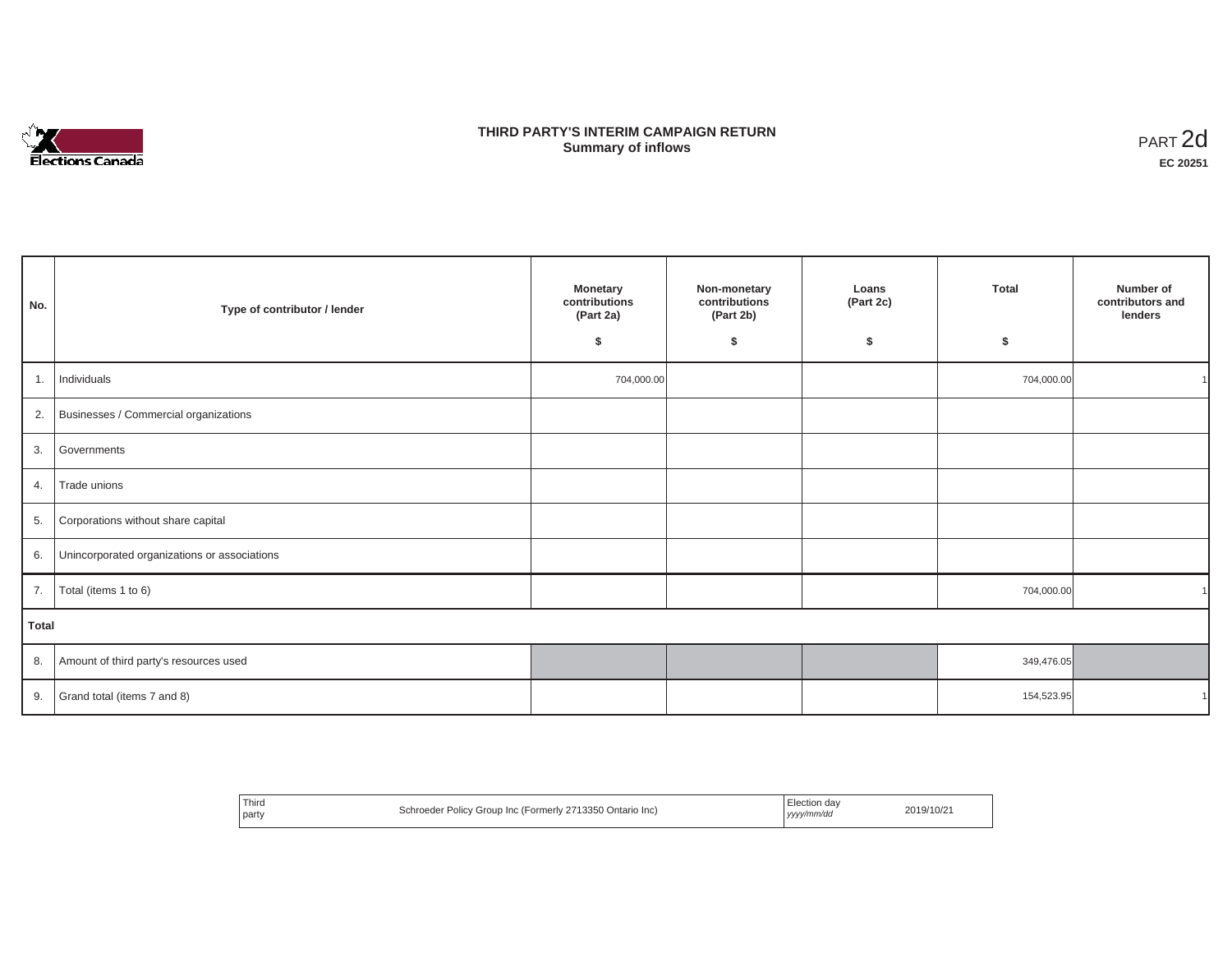

# **THIRD PARTY'S INTERIM CAMPAIGN RETURN Statement of expenses incurred for regulated activities that take place during the pre-election period**  *(Only applicable to a fixed-date general election)*

<code>PART $3$ a</code> **EC 20251**

For a list of expense types, expense categories and expense subcategories, refer to Annex II in the Instructions.

| No.      | Date<br>incurred<br>yyyy/mm/dd | <b>ED Code</b><br>(if applicable) | Supplier      | <b>Expense type</b>                              | Expense<br>category | Expense<br>subcategory | <b>Starting date</b><br>of activity,<br>advertisement<br>or survey<br>yyyy/mm/dd | <b>Ending date</b><br>$\begin{array}{c} \text{ of activity,} \\ \text{advertisement} \end{array}$<br>or survey<br>yyyy/mm/dd | Place of activity or<br>advertisement        | Expense amount<br>\$ |
|----------|--------------------------------|-----------------------------------|---------------|--------------------------------------------------|---------------------|------------------------|----------------------------------------------------------------------------------|------------------------------------------------------------------------------------------------------------------------------|----------------------------------------------|----------------------|
|          | 2019/08/01                     |                                   | Navigator Ltd | Salaries, wages & consulting fee Consulting Fees |                     | Consulting Fees        | 2019/08/01                                                                       |                                                                                                                              |                                              | 10,418.50            |
|          |                                |                                   |               |                                                  |                     |                        |                                                                                  |                                                                                                                              |                                              |                      |
|          |                                |                                   |               |                                                  |                     |                        |                                                                                  |                                                                                                                              |                                              |                      |
|          |                                |                                   |               |                                                  |                     |                        |                                                                                  |                                                                                                                              |                                              |                      |
|          |                                |                                   |               |                                                  |                     |                        |                                                                                  |                                                                                                                              |                                              |                      |
|          |                                |                                   |               |                                                  |                     |                        |                                                                                  |                                                                                                                              |                                              |                      |
|          |                                |                                   |               |                                                  |                     |                        |                                                                                  |                                                                                                                              |                                              |                      |
|          |                                |                                   |               |                                                  |                     |                        |                                                                                  |                                                                                                                              |                                              |                      |
|          |                                |                                   |               |                                                  |                     |                        |                                                                                  |                                                                                                                              |                                              |                      |
|          |                                |                                   |               |                                                  |                     |                        |                                                                                  |                                                                                                                              |                                              |                      |
|          |                                |                                   |               |                                                  |                     |                        |                                                                                  |                                                                                                                              |                                              |                      |
|          |                                |                                   |               |                                                  |                     |                        |                                                                                  |                                                                                                                              |                                              |                      |
|          |                                |                                   |               |                                                  |                     |                        |                                                                                  |                                                                                                                              |                                              |                      |
|          |                                |                                   |               |                                                  |                     |                        |                                                                                  |                                                                                                                              |                                              |                      |
|          |                                |                                   |               |                                                  |                     |                        |                                                                                  |                                                                                                                              |                                              |                      |
|          |                                |                                   |               |                                                  |                     |                        |                                                                                  |                                                                                                                              |                                              |                      |
|          |                                |                                   |               |                                                  |                     |                        |                                                                                  |                                                                                                                              |                                              |                      |
|          |                                |                                   |               |                                                  |                     |                        |                                                                                  |                                                                                                                              | Totals carried forward from previous page \$ |                      |
| Total \$ |                                |                                   |               |                                                  |                     |                        |                                                                                  |                                                                                                                              |                                              |                      |

| Third<br>l party | Schroeder Policy Group Inc (Formerly 2713350 Ontario Inc) | Flection da√<br>yyyy/mm/dd | 2019/10/21 | Page |  |
|------------------|-----------------------------------------------------------|----------------------------|------------|------|--|
|------------------|-----------------------------------------------------------|----------------------------|------------|------|--|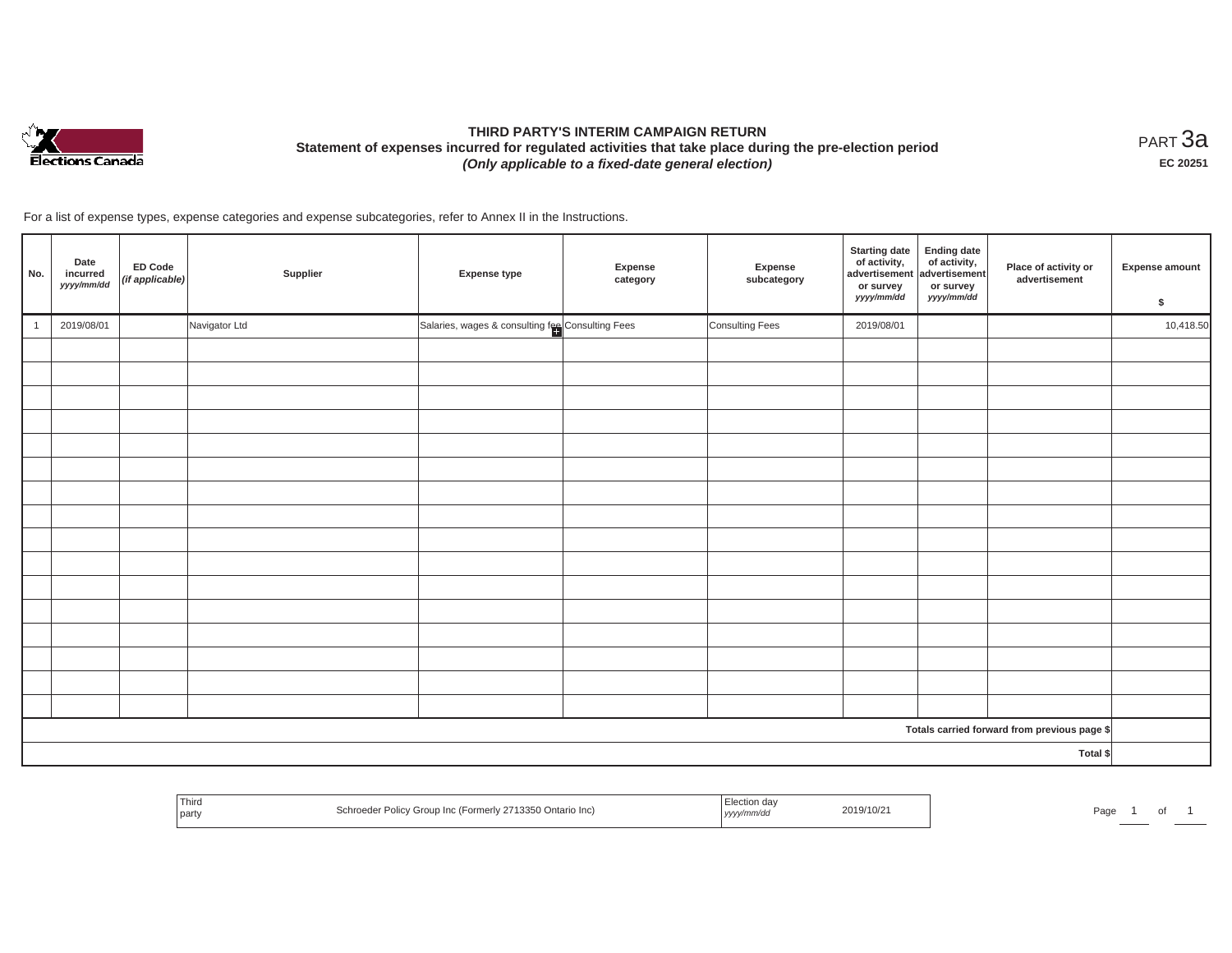

# **THIRD PARTY'S INTERIM CAMPAIGN RETURN Statement of expenses incurred for regulated activities that take place during the election period**<br>РАRТ  $3\mathrm{b}$

**EC 20251**

For a list of expense types, expense categories and expense subcategories, refer to Annex II in the Instructions.

| No. | Date<br>incurred<br>yyyy/mm/dd | <b>ED Code</b><br>(if applicable) | Supplier        | <b>Expense type</b>                               | Expense<br>category | Expense<br>subcategory      | <b>Starting date</b><br>of activity,<br>advertisement<br>or survey<br>yyyy/mm/dd | <b>Ending date</b><br>of activity,<br>advertisement<br>or survey<br>yyyy/mm/dd | Place of activity or<br>advertisement        | <b>Expense amount</b> |
|-----|--------------------------------|-----------------------------------|-----------------|---------------------------------------------------|---------------------|-----------------------------|----------------------------------------------------------------------------------|--------------------------------------------------------------------------------|----------------------------------------------|-----------------------|
|     |                                |                                   |                 |                                                   |                     |                             |                                                                                  |                                                                                |                                              | \$                    |
|     | 2019/09/18                     |                                   | First On Colour | <b>Election Advertising</b>                       | Advertising         | Print Media                 | 2019/09/18                                                                       |                                                                                | Calgary, Edmonton                            | 2,484.30              |
|     | 2019/09/16                     |                                   | Exodus          | <b>Election Advertising</b>                       | Advertising         | Print Media                 | 2019/09/18                                                                       |                                                                                | Toronto                                      | 2,403.00              |
|     | 2019/09/11                     |                                   | Navigator Ltd   | Salaries, wages & consulting fees Consulting Fees |                     | Consulting Fees             | 2019/09/11                                                                       |                                                                                | Toronto                                      | 34,300.00             |
|     | 2019/09/23                     |                                   | Navigator Ltd   | <b>Election Advertising</b>                       | Production Costs    | Production costs for videos | 2019/09/27                                                                       |                                                                                | National/Online                              | 11,250.00             |
|     | 2019/09/27                     |                                   | Navigator Ltd   | <b>Election Advertising</b>                       | Placement costs     | Placement costs             | 2019/09/27                                                                       |                                                                                | National/Online                              | 95,550.00             |
|     |                                |                                   |                 |                                                   |                     |                             |                                                                                  |                                                                                |                                              |                       |
|     |                                |                                   |                 |                                                   |                     |                             |                                                                                  |                                                                                |                                              |                       |
|     |                                |                                   |                 |                                                   |                     |                             |                                                                                  |                                                                                |                                              |                       |
|     |                                |                                   |                 |                                                   |                     |                             |                                                                                  |                                                                                |                                              |                       |
|     |                                |                                   |                 |                                                   |                     |                             |                                                                                  |                                                                                |                                              |                       |
|     |                                |                                   |                 |                                                   |                     |                             |                                                                                  |                                                                                |                                              |                       |
|     |                                |                                   |                 |                                                   |                     |                             |                                                                                  |                                                                                |                                              |                       |
|     |                                |                                   |                 |                                                   |                     |                             |                                                                                  |                                                                                |                                              |                       |
|     |                                |                                   |                 |                                                   |                     |                             |                                                                                  |                                                                                |                                              |                       |
|     |                                |                                   |                 |                                                   |                     |                             |                                                                                  |                                                                                |                                              |                       |
|     |                                |                                   |                 |                                                   |                     |                             |                                                                                  |                                                                                |                                              |                       |
|     |                                |                                   |                 |                                                   |                     |                             |                                                                                  |                                                                                |                                              |                       |
|     |                                |                                   |                 |                                                   |                     |                             |                                                                                  |                                                                                | Totals carried forward from previous page \$ | 10,418.50             |
|     |                                |                                   |                 |                                                   |                     |                             |                                                                                  |                                                                                | Total \$                                     | 156,405.80            |

| Third<br>V 2713350 Ontario Inc)<br>∠ Group Inc (Formerly 1<br>r Policy<br>the contract of the con-<br>l party | 2019/10/2<br>yyyy/mm/aa | Page |
|---------------------------------------------------------------------------------------------------------------|-------------------------|------|
|---------------------------------------------------------------------------------------------------------------|-------------------------|------|